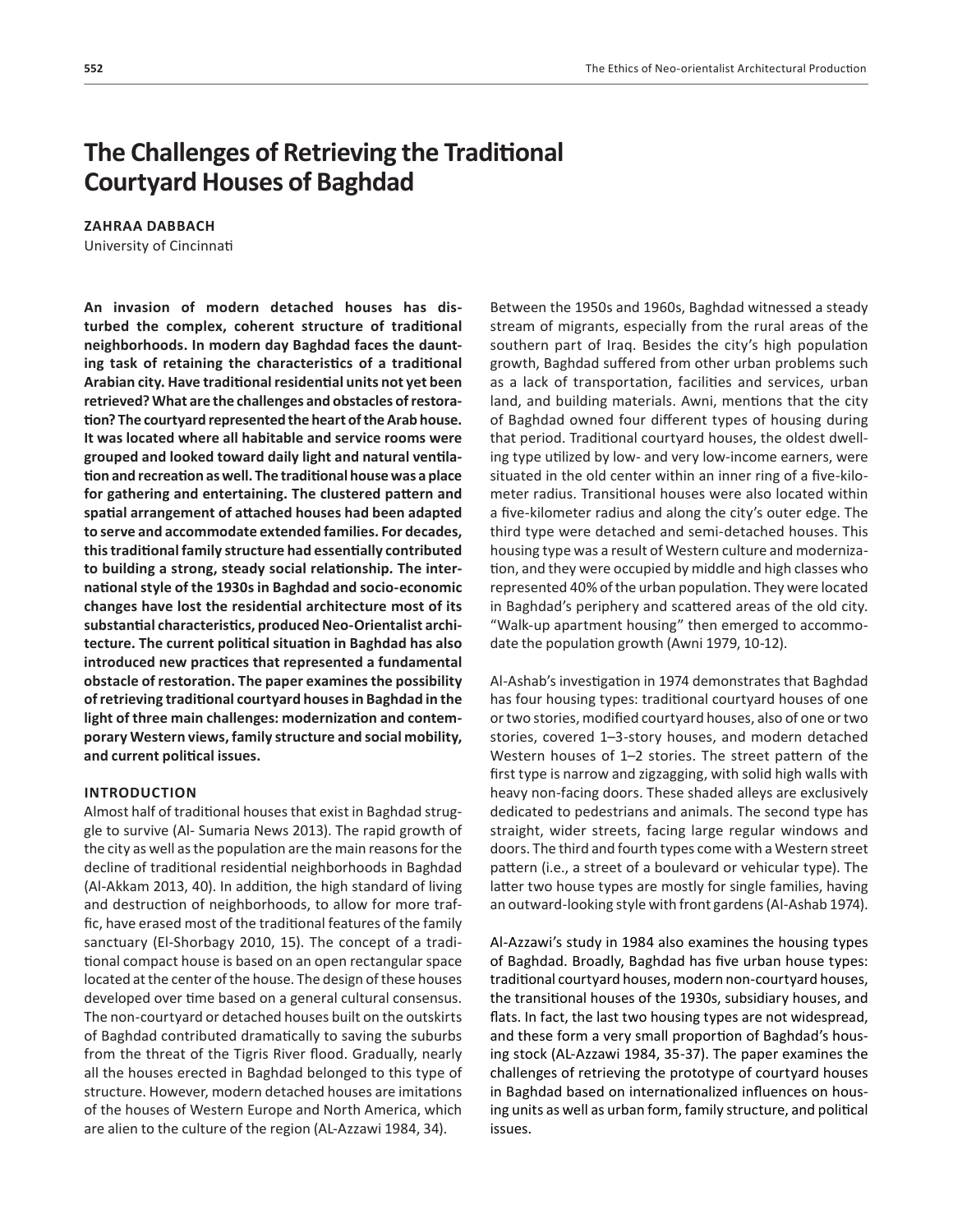## **INTERNATIONALIZED INFLUENCES: THE CONFLICT BETWEEN TRADITIONAL CONCEPTS AND INTERNATIONALIZATION**

Bianca has observed that "There is a close interaction between what people build and what they believe" (Bianca 2000). Baghdad's housing units did not encounter adaptation or integration challenges. The residential architecture of the 1930s and 1940s was highly influenced by classical Italian, French, and Palladian styles. The upper/middle-class villas of that period adopted the Western style by using Italian and French catalogs, which made the houses more "eclectic." At the beginning, the discontinuity and conflict between the traditional and the modern style urged some to reinterpret traditional courtyard houses, which were gradually covered for climatic reasons. However, the response to modernity was more powerful: as a villa or a house represented a symbol of wealth and prestige, people tried to expose their power outside when the European-style balconies were replaced by the mashrabiya and the front garden replaced the courtyard (Ani 1994, 53-54).

In the 1930s, during the residential architecture boom, two housing types emerged within the interlaced urban fabric side by side with traditional courtyard houses. The individual, low-rise housing of the 1930s was retained on the central concept plan, while the opened centered space was changed to a main covered hall. The new modern type also retained its traditional spatial arrangement, such as a flat roof and basement. Gradually, upper and middle classes began to move to the new suburbs, leaving the old center in a poor situation. Since aristocratic families left the center and rented their houses to rural migrants, who flowed from all over the country to work in the booming capital, these traditional courtyard houses faced radical changes. For the new settlers, these units had a dual function: small shops and work areas on the lower floor and housing on the upper floor (see image 1). At the same time, and little by little, according to the Road and Building Law, suburban housing followed the Western style (Pieri 2006, 11-12).

Oil revenues and the explosion of international references contributed significantly to introducing many modern movements such as Bauhaus, Corbusian modernism, and regionalism. The 1950s witnessed the emergence of the first high-rise buildings scattered randomly within the traditional fabric of the center. In 1954, the Development Board asked Doxiadis to redesign the entire city based on "repeated modular housing." Regarding private houses, many private companies tended to create different styles that stayed away from the traditional style as much as possible. In the 1950s, Baghdad was thus invaded by "the international villa," modern detached housing (Bianca 2000,250).

Education also played a crucial role in the decline in traditional housing. In 1921, the British established the Public Works



Image 1: Housing transformation in the 1930s (Al Kazaar 2014)

Department after their arrival. At the end of their mandate in 1937, the Public Works Department was administered by the first Iraqi government architect, Ahmad Mukhtar. Mukhtar was one of the first Iraqi architecture students who graduated from a European university. Further, oil revenues gave an opportunity to many Iraqi middle classes to travel, especially to the coasts of Lebanon and Syria where the French style dominated (Bianca 2000,254).

After the spread of the international style in the 1930s, Baghdad's compact urban fabric rapidly responded to the new materials and technologies. The traditional urban pattern transformed into an incompatible form according to the new way of living, which coincided with adopting the new technology (Ani 1994). Indeed, the beginning of the modern urban system was in 1914 when the oldest street in Baghdad, Al Rasheed Street, was built for horse and carriages and vehicular traffic. In 1936, a second important street was erected in Baghdad by the Germans. These two colonial, arcading streets made considerable changes to Baghdad's urban fabric (Bianca 2000,251).

During that period, there were many proposals to redesign the city. Most of these were implemented by foreign companies across Baghdad. In addition to the new street networks that penetrated the traditional fabric, high-rise buildings started to compete with the symbolism of the minaret. Marketplaces expanded to compete with governmental offices and mosques. These processes, in turn, encouraged residents to leave their traditional neighborhoods and be displaced to new quarters. Residential units remained inward looking with three sides attached to other houses, while the front facades faced onto the new wide streets. In the 1970s and 1980s, as the international style continued to expand vertically, Baghdad grew horizontally. The total size of the city increased by more than eight times. Accordingly, huge parts of traditional neighborhoods were demolished, announcing the emergence of new neighborhoods along the new main streets or around centers of activity such as markets and mosques. Because of the increased use of automobiles and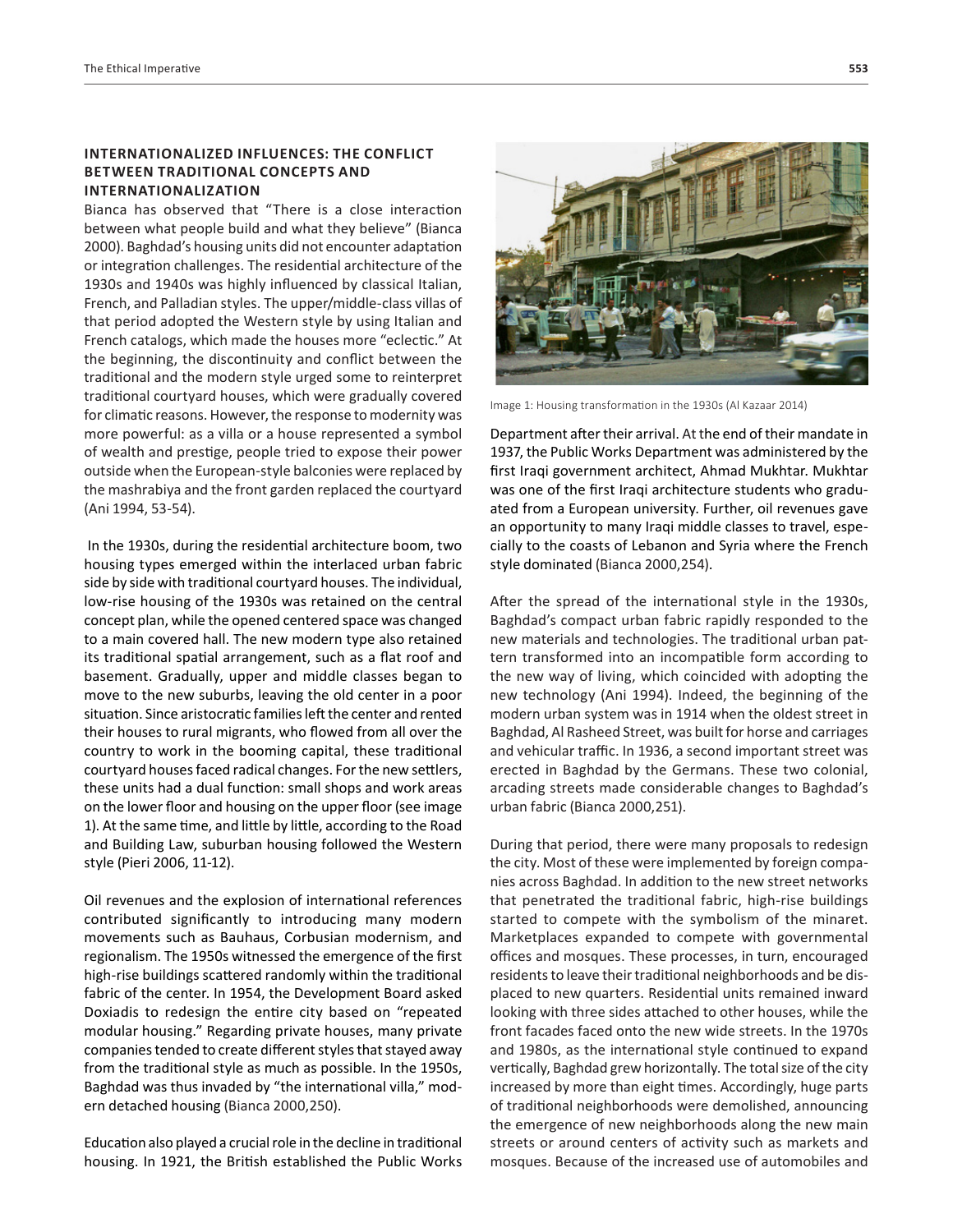

advanced transportation, new intersections, sidewalks, and squares were constructed (Ani 1994).

Baghdad is no less interesting than many developing countries that experienced colonial or semi-colonial control. Al-Ashab describes Baghdad's urban expansion of the 1930s as an unhealthy and uncontrolled expansion probably affected by the unguided expansion of most Arab metropoles. The physical features of Baghdad's street identity have changed much more rapidly than the social aspect. "If traditional parts are not maintained, Baghdad is in danger of losing its own character and even its own identity. Arab culture in Baghdad and many other Arab cities has had to surrender to the impact of misunderstood conceptions of civilization" (Al-Ashab 1974). (Image 2)

# **SOCIAL MOBILITY AND FAMILY STRUCTURE: SATISFIED LIVING WITH MINIMAL AMENITIES**

Many scholars describe a house as a symbolic social place that reflects the social network of its inhabitants. Othman and others mention that each house should comprise three main structures: "The personal home, the social home, and the physical home." The social home offers a space for sharing, entertainment, and communication. The architectural vocabulary of traditional attached houses such as indoor decorative details and spatial arrangements reflected the notion of domesticity and enhanced the personal daily journey. The distinctive habitable spaces and architectural elements contributed to reinforcing the social behavior



Image 2: Traditional and modern street (Pinterest)

among family members and between neighbors. Regardless of the size and shape of the courtyard house, the spatial arrangement provided an intimate place for gathering, entertainment, and relaxation. This advantage, as well the high privacy, gave the traditional house a kind of functional flexibility. For instance, the central yard acted as an outdoor room, which could be utilized as a kitchen in the mornings and as a living room in the evenings (Taleghani 2014, 67-68). The spatial arrangement of traditional courtyard houses was based on the rooms assembled around the distributed space or the courtyard. These units were virtually independent by themselves and each one had almost individual access to the adjacent spaces for services and storage. The cellular units represented "houses within a house" that met the family's many demands. In fact, a single room in this subdivision system tended to have multifunctional use, such as a living room, a dining room, and a bedroom at the same time. Simplicity was one of the most prominent features of traditional families, reflecting significantly in the design of residential units. Prestige and power were absent from the traditional street facades and the compactness of the courtyard houses enhanced "urban entities" and social structure, presenting good neighbors (Bianca 2000).

The social structure of the traditional Iraqi family was generally extended; often three or more generations shared the same unit. This extended structure, in fact, had many psychological and physical advantages (Dhami and Sheikh 2000). Until the mid-1940s, some poor Iraqi Jewish families shared the same building. Each family had one bedroom with a small kitchen, while two or more families shared the same toilet and washing room. The courtyard represented the only space for pleasure. Families did not have a radio, television, or smartphone. Despite life's difficulties and limited amenities, families lived happily because they lived next to each other and next to their extended families. Family celebrations such as marriages and religious occasions were important and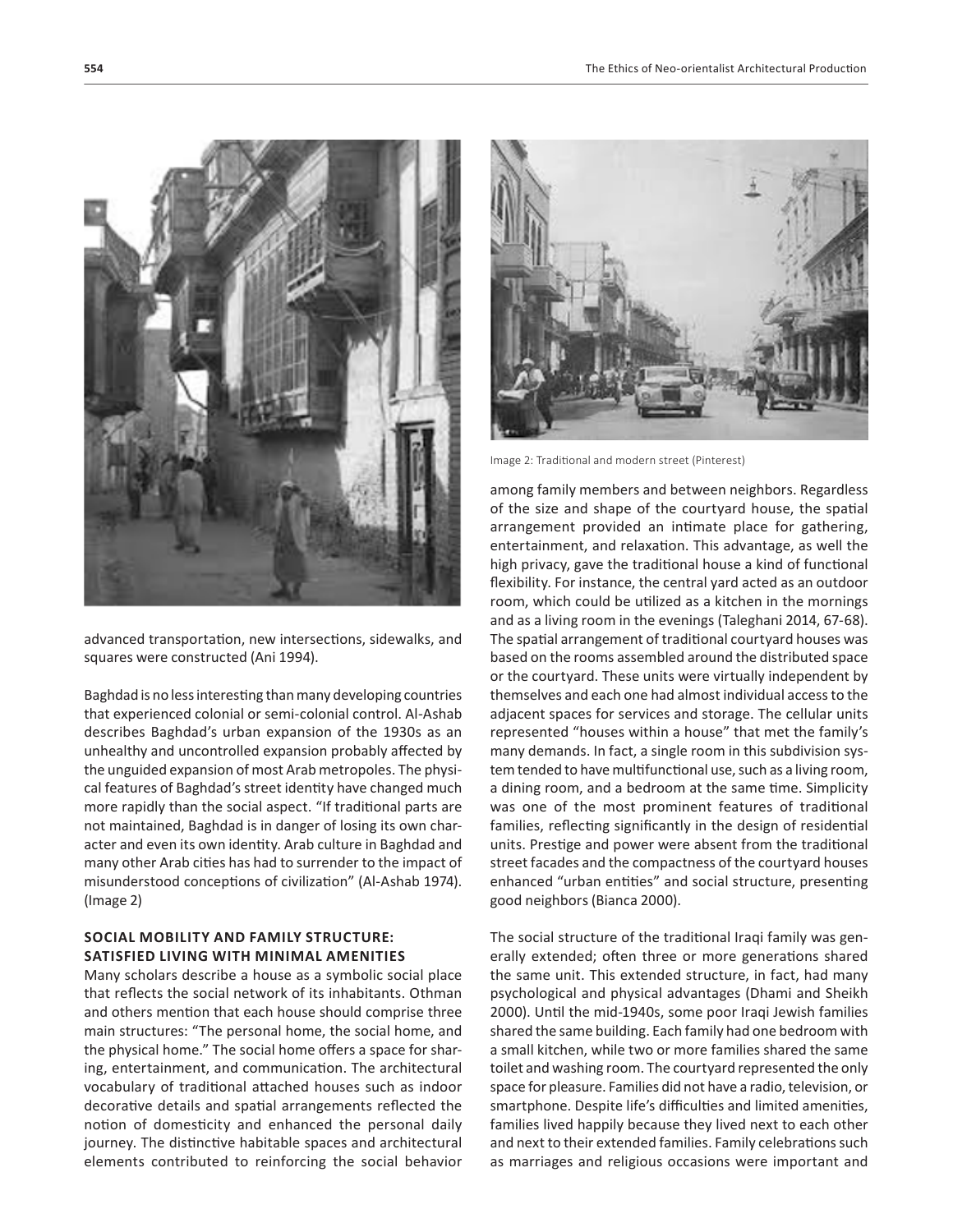formed an essential social interactive not only within relatives but also among neighbors. Personal occasions such as birthdays and anniversaries received little interest. In the late 1940s, after modernization movements, many Western-style hotels, nightclubs, and movie theaters became attractive to many families and teenagers. Consequently, common traditional activities shrank and disappeared gradually (Bechor 2013).

The urban pattern of traditional neighborhoods also played a major role in shaping the social features. Originally, Arabic traditional cities were walkable cities. The pedestrian road was constructed in isolation from the vehicle road to produce a safe environment for neighborhood inhabitants. Narrow shaded alleys and accessibility to all services such as schools and markets encouraged residents to walk. The traditional interlaced urban form gave the city a sense of humanity. Additionally, this integral physical environment enhanced the quality of the social life of the whole community. As a strong social life was achieved through the physical structure of the street, the traditional courtyard house also offered a steady social life among its occupants (Almullahwaish 2015, 86-87). Salman argues that pulling housing units away from the wide main streets can restore the lost social needs of the residents by involving large windows that open onto a house's front garden (Salman 2014).

The urban layout of any city reflects its social values. Le Corbusier finds that changing social values is a normal result of changing the spatial layouts of cities. The emergence of the international style in the 1930s was considered to be one of the most critical urban changes. By the 1950s, the urban layout of Baghdad had changed completely. The influences of 1930s modernism, in fact, broke away from traditional thinking and changed the attitude of the whole of society. Changes in such traditional social values are very difficult; however, the rapid and sudden changes of the 1930s made everything possible and applicable and hard to restore them again (Hussein 2013, 2). Moving to new suburbs and adopting internationalized principles created a new family structure (Othman, Aird, and Buys 2015, 13). Family's relationships and their daily lives have significantly shaped house characteristics. Today, a house is a living machine, achieving the minimum demands of inhabitants (Yazdani, Rajaee, and Abaspoor 2012). Huge transformations have occurred to absorb the new way of life, which made certain traditional spaces unnecessary such as flat roofs for sleeping, the food cellar or basement, and courtyards. Further, some essential functions disappeared such as the seasonal movement of inhabitants. In modern types, the concept of social space was destroyed; all habitable and service rooms were situated along a corridor that eliminated the sense of the gathering space (Bianca 2000).

That quick growth of the Westernized style in both streets and residential units produced new residential neighborhoods, called governmental residential quarters. The government has, by adopting this modern type, created a kind of class segregation. The new social segregation was based on the economic and educational status of the families (Al-Ashab 1974). Significantly, this kind of segregation helped enhance the fragmentation of the social bond and family structure. The new modern family of the 1930s preferred to become an isolated component, but the restoration of the courtyard houses is a challenge (Othman, Aird, and Buys 2015, 15).

#### **CURRENT POLITICAL SITUATION**

Since the war finished in 2003, Baghdad has suffered from a chronic shortage of housing units. Although Iraq has been facing a risk resulting from internal displacement and terrorist actions, the Iraqi government has not taken any serious step toward the housing crisis. Baghdad's Mayor Salah Abdilrazaq says "because we do not have any housing project from the government since 1982, so this crisis has been accumulated for more than two decades." Between 2003 and 2008, it is reported that 3.8 million Iraqis were uprooted from their homes (Jahn, Van der Auweraert, and Cvetkovski 2015). Baghdad is considered to be the second largest internally displaced person host, mainly originating from the provinces of Anbar, Salahaddin, Ninewa, and Baghdad itself. Most displaced families either rent houses or live with host families, while a smaller proportion are housed in temporary settlements such as camps or slums situated in different parts of Baghdad (Higel 2016). Increasingly, Iraqi refugees and displaced persons have competed with the destitute of stable areas, increasing the prices of safer lands. However, the property market in insecure areas has dropped, making the displaced unable to sell their houses (Lischer 2008).

In 2009, UN-HABITAT reported that Iraq had a housing shortage of one-and-a-half million units, which was predicted to reach two million units in 2016. In that way, the most interest is concentrated on the lower and middle income housing of Iraqi families. The difficulties that many families faced accessing affordable houses in Iraq in addition to the sectarian violence that happened in 2006 and 2007 encouraged many families to occupy displaced properties. Moreover, the intense waves of displacement and a shortage of housing stock have broadly led IDPs and poor families to occupy public properties. In 2008, over 250,000 IDPs were living under the frequent threat of eviction by the government (Jahn, Van der Auweraert, and Cvetkovski 2015). The government has tried to deal with the Baghdad housing crisis. For example, al Sadr city, one of the poorest and densest Baghdad neighborhoods, covers just eight square miles, but is home to almost three million occupants. The two solutions to the overcrowding based on Salah Abdilrazaq's proposal are either persuading residents to move to the city outskirts with low-cost housing or shifting them temporarily while their houses are being rebuilt by international or local companies (PRI's The World 2010).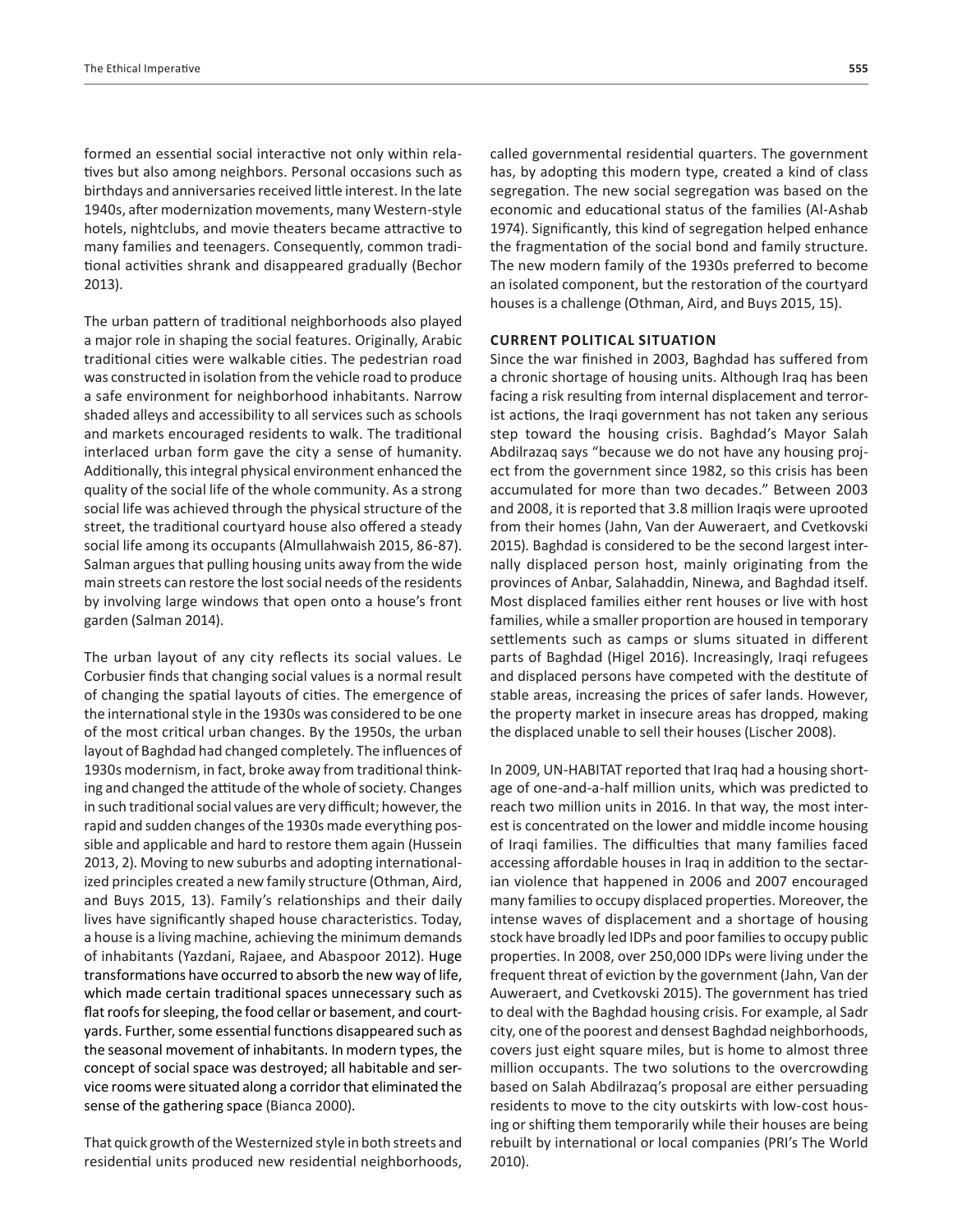The current political situation and lack of rules have also allowed some new universal waves to sweep over the city since 2003. Features of globalization appear on residential private buildings owing to an absence of rules and studied schemes. Regarding residential units, houses have not followed any design standards. However, they have achieved the traditional compact concept with some environmental strategies. This compactness, in fact, is due to many issues such as land prices and safety. For instance, three sides of a house are attached to high concrete walls; this compactness has inversely been working with the environment to reduce the amount of natural light and ventilation inside a house, maximizing the heat gain from these walls. Furthermore, for security and privacy, inhabitants have added different shapes and sizes of security sheets over windows. These heavy panels are used to control passerby views from the main street and to ensure safety as well. These additions have even met the environmental and social needs of occupants in Baghdad (Salman 2014).

#### **CONCLUSION AND RECOMMENDATIONS**

The traditional house was a place for gathering and entertaining through spatial arrangement and adaptation as well as the right and responsibility of each family member. For decades, traditional courtyard houses had been adapted to serve and meet the demands of extended families. The clustered spatial arrangement of the traditional house had significantly contributed to building a strong, steady social relationship. The international style of the 1930s imposed a physical structure that did not meet individual and collective social desires. Baghdad had lost the most essential characteristics of traditional housing. The linear spatial arrangement of contemporary detached housing contributes to creating isolated habitable rooms facing a covered corridor. Further, the traditional urban pattern has rapidly responded to the modern waves. Unconsidered pathways and the streetscape of the modern city have significantly contributed to city's loss of its human scale and social network.

The pattern of urban family life changed. Previously, two or more families shared the same house within the same budget, even when their sons were married. Furthermore, cities did not offer enough open public spaces for entertainment, and so the courtyard represented the only attractive place for all family members to gather. The economic aspect is another important challenge that affects the reconstruction of the traditional prototype. People prefer to possess small houses with multiple rooms rather than a big one with an indoor open space such as a courtyard house. Because of high land prices, people split up one parcel into multiple units to construct their houses. Now, people spend almost all their days outside. The

internal open space type, indeed, is not considered these days. Gradually, economic, technological, and political pressures started to involuntarily shape social demands.

The retrieving process, in fact, is not as easy as simply borrowing elements from a heritage or imitating former details. It is an integral system between residential units and the surrounding environment. Since cars became essential for each family, the concept of revival has been more complicated. The traditional city fabric played an important role in enhancing social networks. Narrow shaded alleys facilitated services, and the absence of cars was integrated with the traditional courtyard house's characteristics. The critical political situation in Baghdad has also represented a fundamental obstacle for restoration. Current political circumstances are part of the challenge of retrieving traditional courtyard houses. The housing crisis and displacement issues do not give an opportunity to the government to encourage or motivate people to restore the traditional style. At present, the government needs a quick implementation such as precast units for displaced families to reside in a good environment and stop informal temporary settlements from proliferation. Therefore, the problem of the international style of the 1930s will be repeated.

Fortunately, Baghdad still possesses a few traditional neighborhoods where the buildings retain their traditional features. Residents are used to walking to their houses, leaving their cars outside at the city edges. Due to neglect, however, residents have begun to sell their houses to the government, which in turn has demolished the huge areas and implemented several modern commercial centers and residential projects. Indeed, retrieving the concept of traditional compact cities is not simple, especially these days, but at the same time not impossible to achieve.

#### **NOTES**

- 1 A. El-Shorbagy. "Traditional Islamic-Arab House: Vocabulary and Syntax." *International Journal of Civil and Environmental Engineering*, IJCEE-IJENS Vol: 10 No. 4 (2010).
- 2 Akeel N. Almullahwaish. "Concept of the "Islamic House; a case study of the early Muslims house." IASTEM International Conference, Amsterdam, Netherlands, ISBN: 978-93-85832-36-9, 2015.
- 3 Al-Akkam Akram. "Urban Heritage in Baghdad: Toward a Comprehensive Sustainable Framework." Journal of Sustainable Development; Vol. 6, No. 2 (2013) ISSN 1913-9063 E-ISSN 1913-9071. Canadian Center of Science and Education. http://www.ccsenet.org/journal/index.php/jsd/article/ view/24042/15264.
- 4 Al-Sumaria News.2013. "Traditional houses in Baghdad at risk."
- 5 http://www.alsumaria.tv/news/84693/ traditional-houses-in-baghdad-iraq-at-risk/en.
- 6 Caecilia Pieri. Baghdad 1921-1958. Reflections on history as a" strategy of vigilance." Mona Deeb. World Congress for Middle-Eastern Studies, Jun 2005, Amman, Jordan. *Al-Nashra*, 8 (1-2), pp. 69-93, 2006.
- 7 Ina R Jahn, Peter Van der Auweraert, and Igor Cvetkovski. "A Preliminary Assessment of Housing, Land and Property Right Issues Caused by the Current Displacement Crisis in Iraq." IOM International Organization for Migration, 2015.
- 8 Khalis H. Al-Ashab. "The urban geology of Baghdad." PhD diss., Newcastle university, 1974, V.I, 1-467.